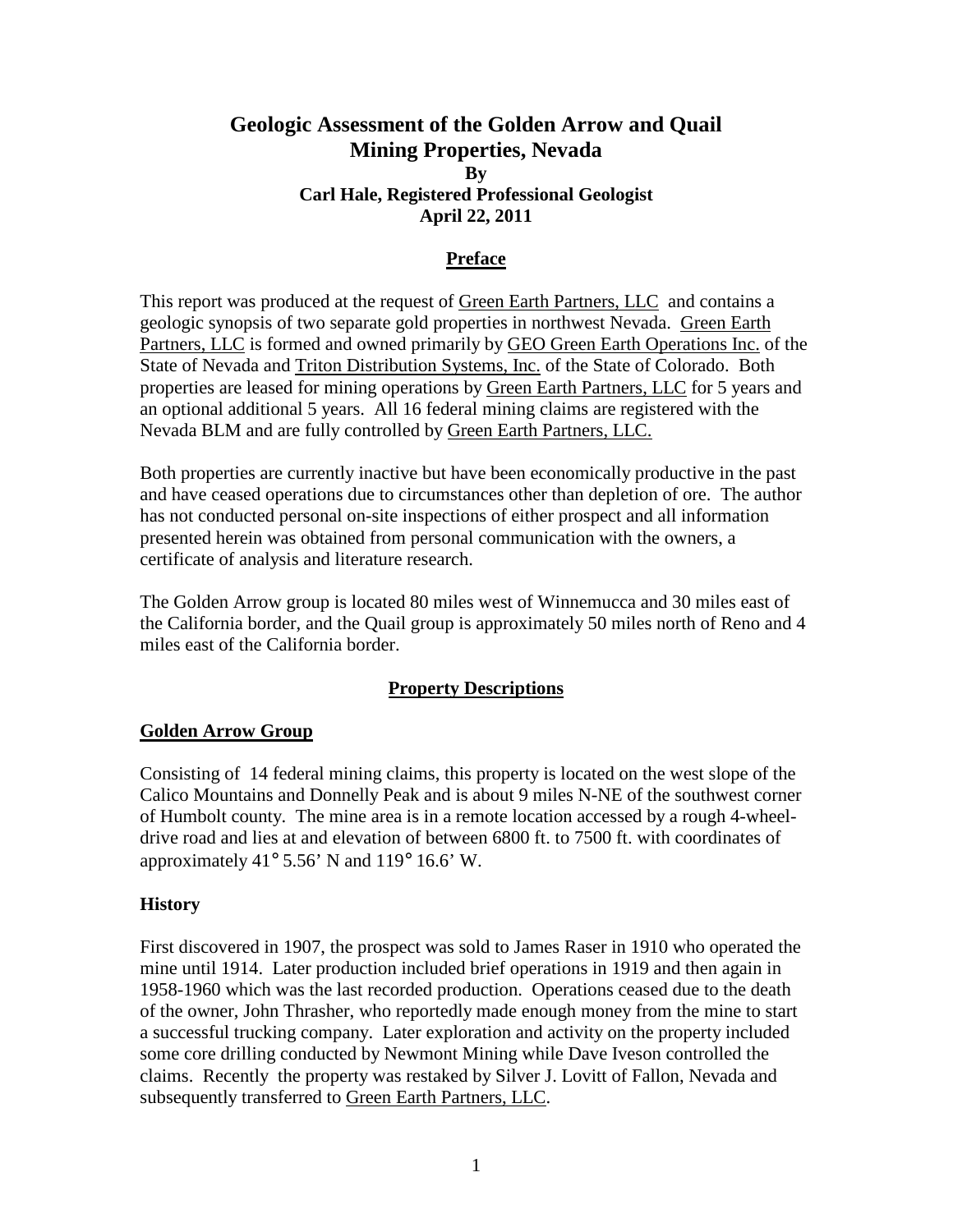The property has been explored by numerous prospects and adits or tunnels in an area over about a mile long. Most of the adits are closed but it is estimated that there are at least 2000 feet of workings in eight adits which explore several veins. Diamond core drilling conducted by Newmont Mining Company along an access road and consisting of possibly seven holes reportedly intersected strong mineralization. Collar information, drill logs, assay results and other data generated from these drillholes are not available.

### **Geology**

A late Cretaceous to early Tertiary granodiorite intrusive covering less than one square mile underlies part of the property. A high angle fault terminates the intrusive on the west side, and to the west of this fault only Quaternary alluvium has been mapped. Other geologic rock units seen outcropping on the property are a Triassic-Jurassic phyllite, slate, and fine-grained quartzite formation and a Tertiary sequence of volcanic and sedimentary rocks. This is a very favorable area geologically for the formation of ore deposits.

The mineralization occurs in quartz veins in the granodiorite. These veins strike generally NW and SE and dip 30° northeast and range in thickness from several inches to almost three feet. The full extent or number of the veins is not known. Gold is found as disseminations of fine-grained particles in an iron-stained quartz with a small amount of silver and pyrite.

The very high-grade nature of some of the vein material is shown in several analyses by ALS laboratories in Reno, NV of samples collected recently by Lovitt underground from one of the open adits. ALS Labs operates in more than 40 countries across Africa, Asia, Australia, Europe, North America and South America. Values returned from three of the samples all reported over 1000 ppm gold with silver numbers ranging from 721 to 2830 ppm. One thousand parts per million represents over 30 troy ounces of gold per ton of ore. Values such as this cannot be expected to be representative of the veins in general but do exhibit that bonanza-grade ore can be encountered. A test run of gold beneficiation was undertaken last year by one of the partners, Edwin Durand, using a proprietary process which recovered several ounces of gold from 800 pounds of ore collected on the surface of the mine property.

## **Quail Group**

Two federal mining claims cover the Quail mine property which is located on the north flank of State Line Peak in the Fort Sage mountains. This mine is in Washoe County, has coordinates of approximately 40° 2.7' N and 119° 57.98' W, and lies between 5200' and 6000' elevation.

Only a minimal amount of information has been collected on the Quail Mine to date. The property was reportedly first located by a Mr. Dixon from the nearby town of Doyle,